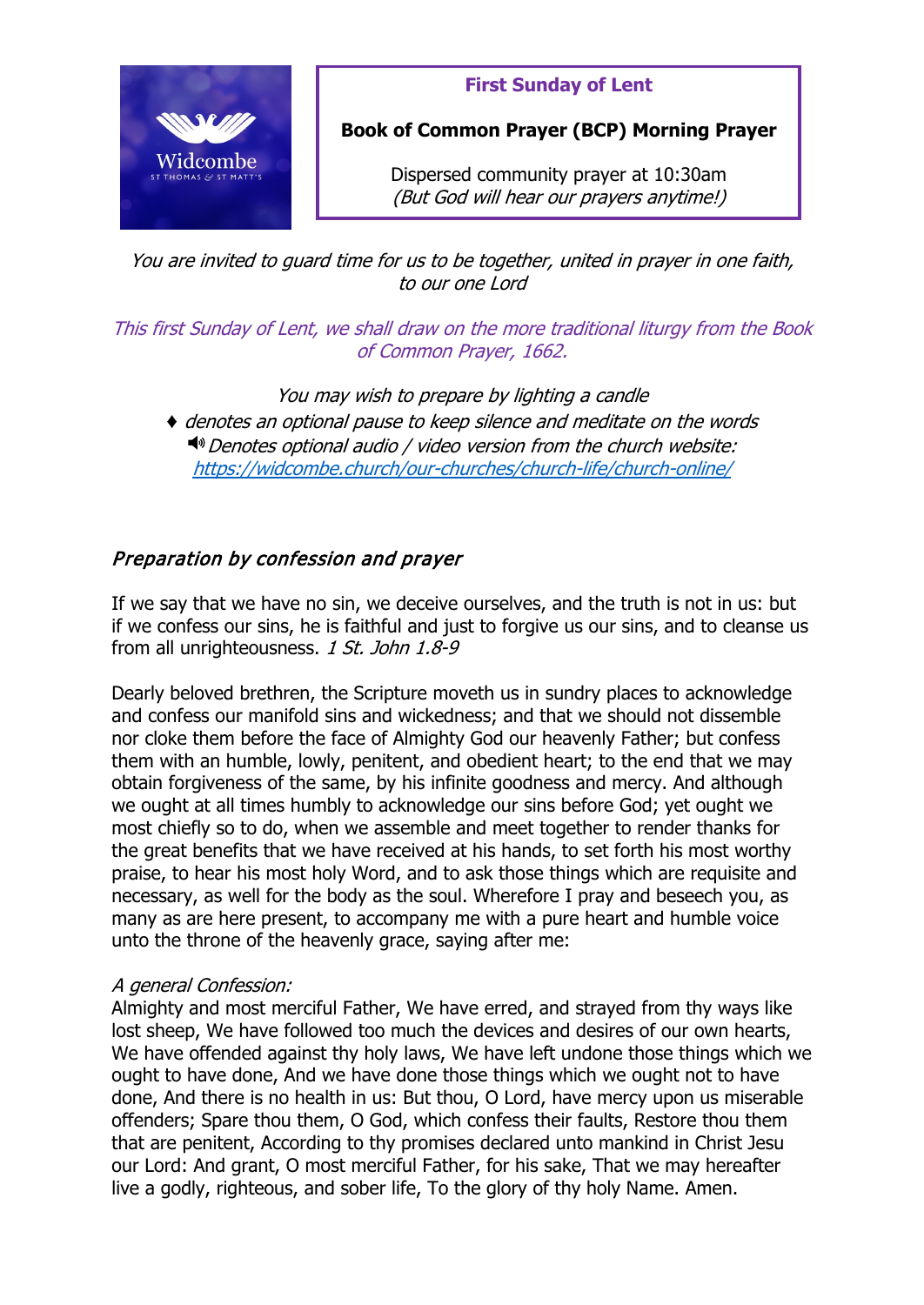By way of Absolution in the home, The Collect for the twenty-first Sunday after Trinity:

Grant, we beseech thee, merciful Lord, to thy faithful people pardon and peace; that they may be cleansed from all their sins, and serve thee with a quiet mind; through Jesus Christ our Lord. Amen.

## ♦

The Lord's Prayer Our Father, which art in heaven, Hallowed be thy Name, Thy kingdom come, Thy will be done, in earth as it is in heaven. Give us this day our daily bread; And forgive us our trespasses, As we forgive them that trespass against us; And lead us not into temptation, But deliver us from evil. For thine is the kingdom, the power, and the glory, For ever and ever. Amen.

O Lord, open thou our lips. And our mouth shall shew forth thy praise.

O God, make speed to save us. O Lord, make haste to help us.

Glory be to the Father, and to the Son, and to the Holy Ghost;

As it was in the beginning, is now, and ever shall be, world without end. Amen.

Praise ye the Lord. The Lord's Name be praised.

## Give thanks and praise God: Venite, Exultemus Domino

Psalm 95 O come, let us sing unto the Lord : let us heartily rejoice in the strength of our salvation. Let us come before his presence with thanksgiving : and show ourselves glad in him with psalms. For the Lord is a great God : and a great King above all gods. In his hand are all the corners of the earth : and the strength of the hills is his also. The sea is his, and he made it : and his hands prepared the dry land. O come, let us worship and fall down : and kneel before the Lord our Maker. For he is the Lord our God : and we are the people of his pasture, and the sheep of his hand. Today if ye will hear his voice, harden not your hearts : as in the provocation, and as in the day of temptation in the wilderness; When your fathers tempted me : proved me, and saw my works.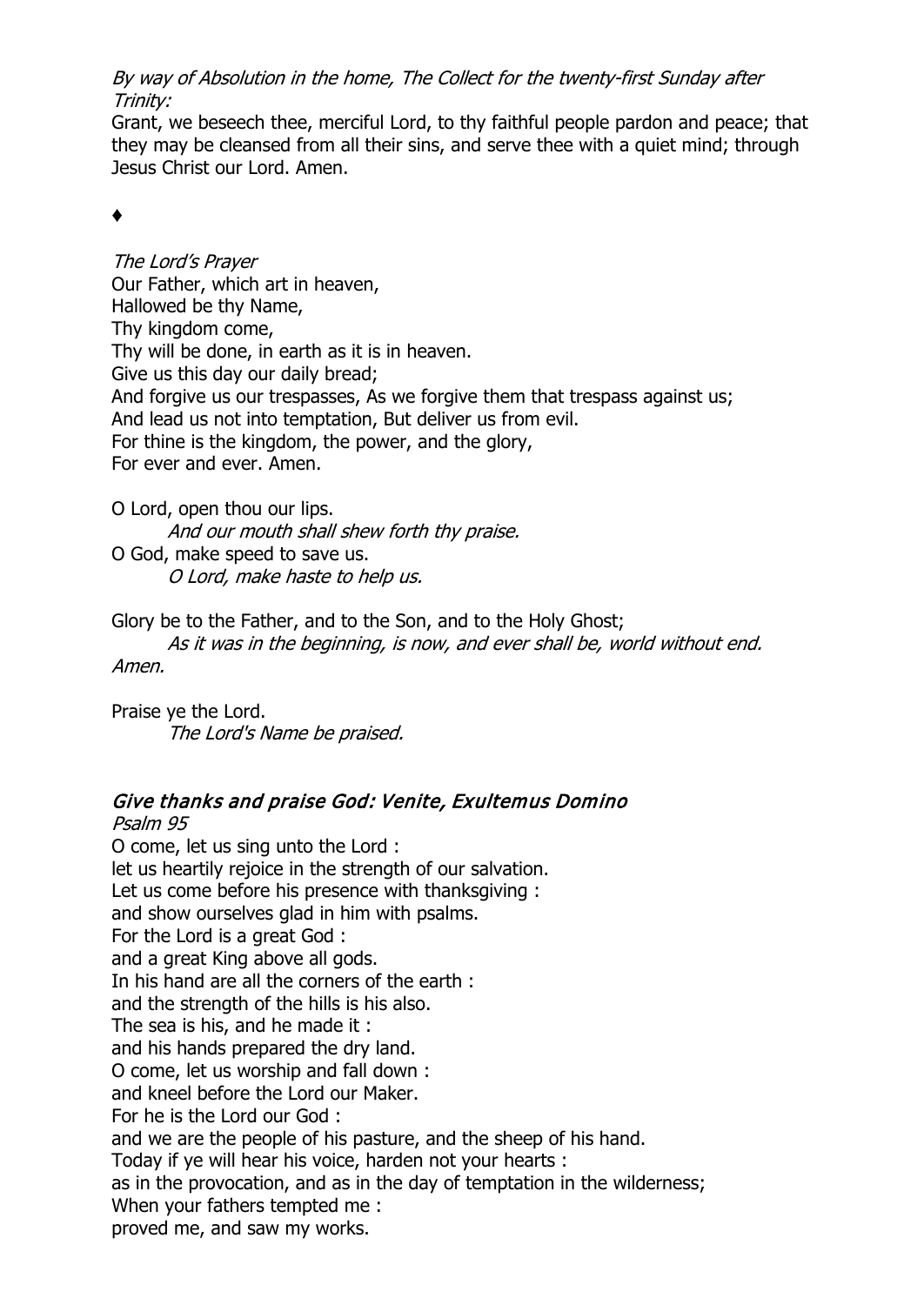Forty years long was I grieved with this generation, and said : It is a people that do err in their hearts, for they have not known my ways. Unto whom I sware in my wrath : that they should not enter into my rest. Glory be to the Father, and to the Son : and to the Holy Ghost; As it was in the beginning, is now, and ever shall be: world without end. Amen.

### The Apostles' Creed

I believe in God the Father Almighty, Maker of heaven and earth: And in Jesus Christ his only Son our Lord, Who was conceived by the Holy Ghost, Born of the Virgin Mary, Suffered under Pontius Pilate, Was crucified, dead, and buried: He descended into hell; The third day he rose again from the dead; He ascended into heaven, And sitteth on the right hand of God the Father Almighty; From thence he shall come to judge the quick and the dead. I believe in the Holy Ghost; The holy Catholic Church; The Communion of Saints; The Forgiveness of sins; The Resurrection of the body, And the Life everlasting. Amen.

# $H$ ymn

1. Jesus, lover of my soul, let me to thy bosom fly, while the nearer waters roll, while the tempest still is high. Hide me, O my Saviour, hide, till the storm of life is past; safe into the haven guide; O receive my soul at last.

2. Other refuge have I none, hangs my helpless soul on thee; leave, ah! leave me not alone, still support and comfort me. All my trust on thee is stayed, all my help from thee I bring; cover my defenceless head with the shadow of thy wing.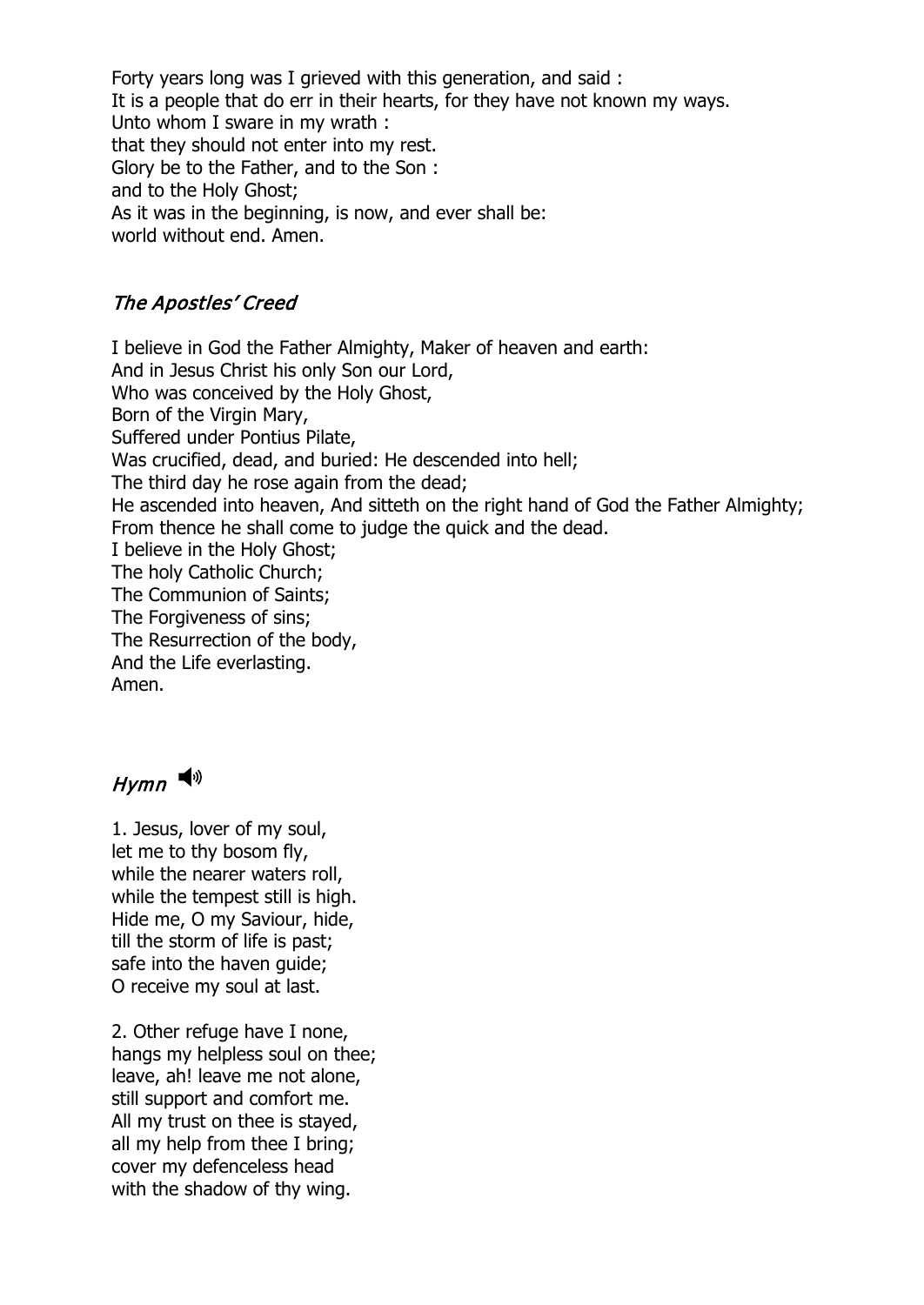3. Thou, O Christ, art all I want, more than all in thee I find; raise the fallen, cheer the faint, heal the sick, and lead the blind. Just and holy is thy name, I am all unrighteousness; false and full of sin I am; thou art full of truth and grace.

4. Plenteous grace with thee is found, grace to cover all my sin; let the healing streams abound, make and keep me pure within. Thou of life the fountain art, freely let me take of thee; spring thou up within my heart; rise to all eternity.

## The Word of God  $\blacktriangleleft$ <sup>9</sup>

## **Old Testament reading: Genesis 9:8-17**

**<sup>8</sup>** Then God said to Noah and to his sons with him: **<sup>9</sup>** 'I now establish my covenant with you and with your descendants after you **<sup>10</sup>** and with every living creature that was with you – the birds, the livestock and all the wild animals, all those that came out of the ark with you – every living creature on earth. **<sup>11</sup>** I establish my covenant with you: never again will all life be destroyed by the waters of a flood; never again will there be a flood to destroy the earth.'

**<sup>12</sup>** And God said, 'This is the sign of the covenant I am making between me and you and every living creature with you, a covenant for all generations to come: **<sup>13</sup>** I have set my rainbow in the clouds, and it will be the sign of the covenant between me and the earth. **<sup>14</sup>** Whenever I bring clouds over the earth and the rainbow appears in the clouds, **<sup>15</sup>** I will remember my covenant between me and you and all living creatures of every kind. Never again will the waters become a flood to destroy all life. **<sup>16</sup>** Whenever the rainbow appears in the clouds, I will see it and remember the everlasting covenant between God and all living creatures of every kind on the earth.'

**<sup>17</sup>** So God said to Noah, 'This is the sign of the covenant I have established between me and all life on the earth.'

#### **New Testament reading: Mark 1: 9-15**

#### The baptism and testing of Jesus

<sup>9</sup> At that time Jesus came from Nazareth in Galilee and was baptised by John in the Jordan. <sup>10</sup> Just as Jesus was coming up out of the water, he saw heaven being torn open and the Spirit descending on him like a dove. <sup>11</sup> And a voice came from heaven: 'You are my Son, whom I love; with you I am well pleased.'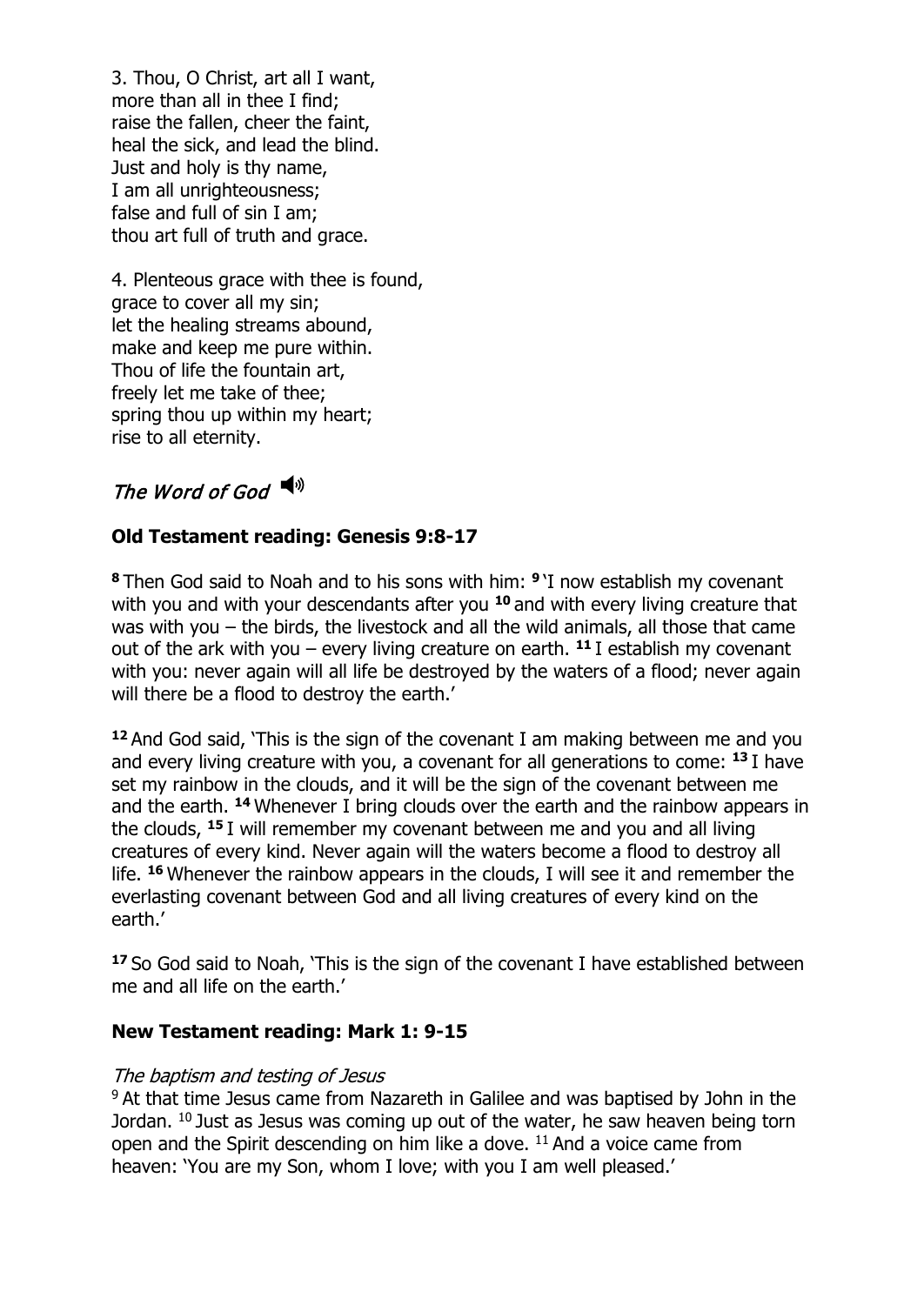$12$  At once the Spirit sent him out into the wilderness,  $13$  and he was in the wilderness for forty days, being tempted by Satan. He was with the wild animals, and angels attended him.

#### Jesus announces the good news

 $14$  After John was put in prison, Jesus went into Galilee, proclaiming the good news of God. <sup>15</sup> 'The time has come,' he said. 'The kingdom of God has come near. Repent and believe the good news!'

## **Reflection from Revd Judith Harries**

#### GOD'S SIGN FOR NOAH

Since the world began we have used signs and symbols in our everyday lives and religious rituals; to help us understand, to convey meaning and sometimes we see them as an omen of a great event, like the star over Bethlehem. I can hear some of you saying that the only signs you see are road traffic signs. But this isn't so, is it? Very few of us are not familiar with the *Smileys* we can send one another, usually on our mobile phones at the end of a message. And would any of us say when someone sends us a smiley we are not pleased? We are. Because the sender is usually indicating their love or care for us. These smileys, and countless other small graphic illustrations we can send one another are called *Emojis.* 

The rainbow in the reading from Genesis this morning is, we could say, an ancient Emoji, a smiley from God to us, with His rainbow conveying a message of eternal love and care for the world.

Genesis is usually interpreted in one of two ways. It is either very much a children's story of animals and rainbows. Or, and the opposite extreme, a story of a God so angered by human rebellion that God floods the whole earth, nearly wiping everything out in a divine rage. It might be a bit of both, but neither contains the whole story, nor bears much truth.

What this passage from Genesis tells us is that God is looking for new way to establish the accord He intended between us. He wants harmony on earth, and is putting the option of destruction aside, and seeking us as His own. The sign of this covenant is God's bow in the clouds. A bow in the ancient world represented battle and to hang up one's bow meant you were retiring from battle. Therefore, this bow in the clouds is the sign of God's promise that, whatever else He does to seek our restoration, destruction is off the table. And the implication of this promise is that God will try everything else.

Clearly God did not create the rainbow for this moment. But it is now used as a symbol filled with new significance for the future; a reminder of God's commitment to earth and His creation. It is a promise and a sign of God remembering in a way that involves action; action with a specific reference to a prior commitment beginning with Noah. It is a sign of divine good will towards creation, even though judgement will continue.

The story therefore focuses on God and God's commitment to the world and the future, even a future in a world that is less than perfect. God will work in new ways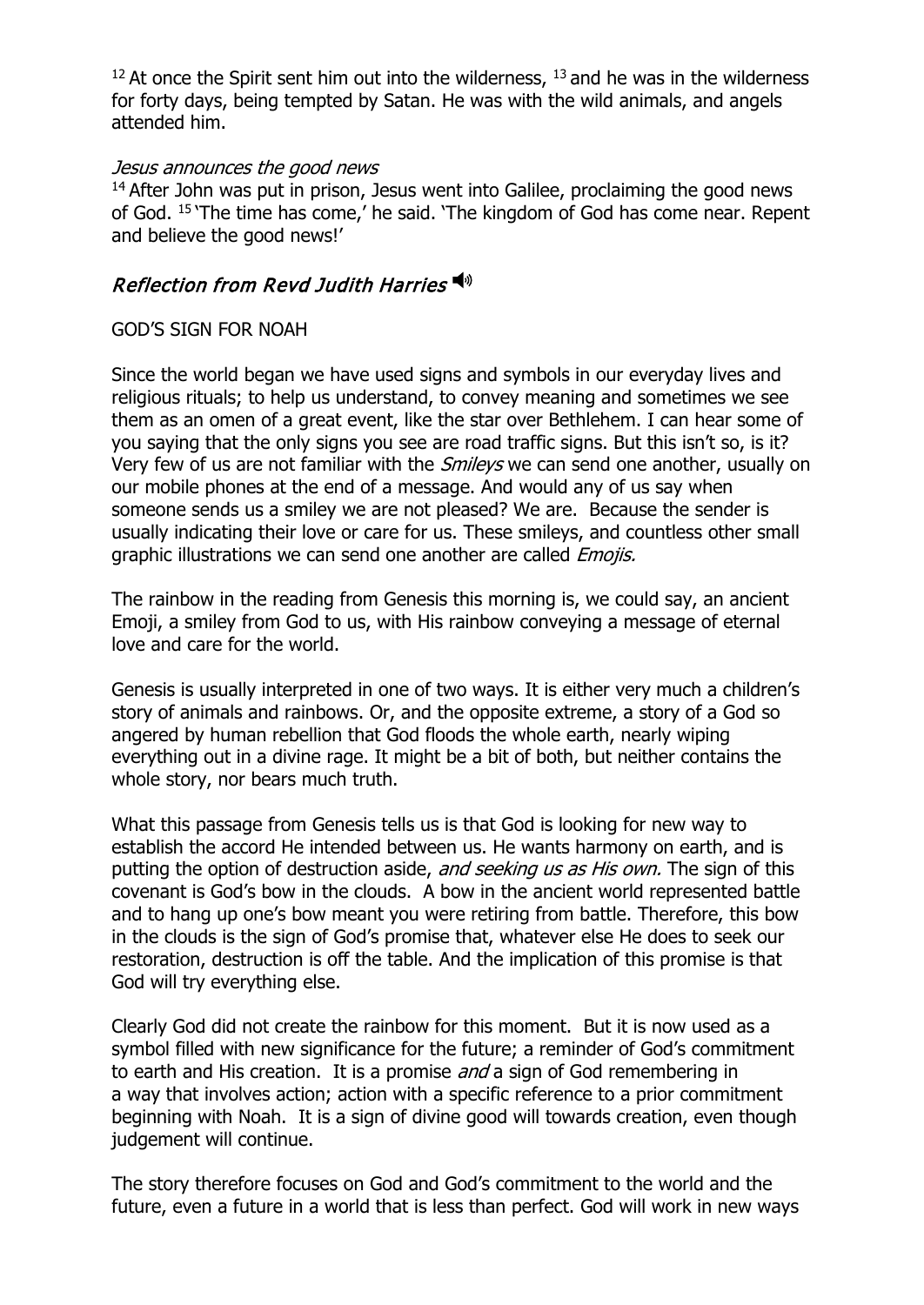with the world and promises never to punish it like this again. Incredibly, with this promise God is deciding to carry on working with human beings who resent Him. He does not resign Himself to the evil in the world but will find a new way to deal with the problem of sin and evil existing in it.

If you like, it is an interim arrangement for a fixed time because it does not establish a personal relationship between God and people. It is between God and the earth only and separate to God's redemptive covenant of eternal life. Instead of destroying the earth with all its sin and evil, God will take the suffering caused by this sin into His own heart and bear it there for the sake of its future.

Today is the 1st Sunday in Lent and, looking at the passage read to us from Mark this morning, we surely see that The Cross of Jesus Christ is on the same path as the divine promise made by God to Noah. It is the fulfilment of God's desire for His people and the establishment of God's plan for an eternal relationship with His people. Mark covers a lot of territory in this passage. It pulls together Jesus' baptism, his temptation, his proclamation of the good news of God and the nearness of His Kingdom; ending with a call to repentance and belief.

The life of Jesus is put before us clearly and strongly. There is no escaping his mission on earth, or the meaning of it. And here Jesus is directly introduced to us. Previously, he was spoken of by John the Baptist as 'the greater one who is coming." Now he has come from Nazareth in Galilee to be baptised by his cousin John. In submitting to John's baptism Jesus acknowledges God's judgement on Israel, but at the same time accepting he is willing to bear the brunt of this judgement. Jesus is accepting being numbered with the transgressors. He didn't need to but he is the true Israelite whose repentance, unlike that of Israel, is perfect.

#### Importantly, the baptism of Jesus, here at the beginning of Mark, provides some essential clues about Jesus for us; to his identity and an understanding of what will follow.

Mark has recorded the submission of Jesus to a baptism of repentance, the gift of the Spirit, a declaration of divine Sonship and his unique relationship with God. He is set apart from *all* others and this is confirmed by a voice from heaven:

"You are my Son whom I love, with you I am well pleased". Words which have their roots in the Old Testament (Isaiah 42:1) :

" Here is my servant, whom I uphold, my chosen one in whom l delight". We also have here in Mark a clear revelation of the Trinity; Father, Son and Holy Spirit.

Then, immediately after his baptism, Jesus is sent out into the desert to be confronted and tempted by Satan. What's the hurry we might ask? The answer is that God the Father sent Jesus the Son into the world to defeat sin and death and it is time to get on with the job. There will be time to celebrate later, after the resurrection, when the job is done. The confrontation and temptation of Jesus in the desert by Satan is important because there will be a sustained attack throughout Jesus' ministry, and the temptation will not stop.

Having a son in the Army I compare the time Jesus spent in the desert to basic military training; an intense, mostly painful time designed to prepare a recruit for the difficult challenges he will later face. His baptism was a commissioning and his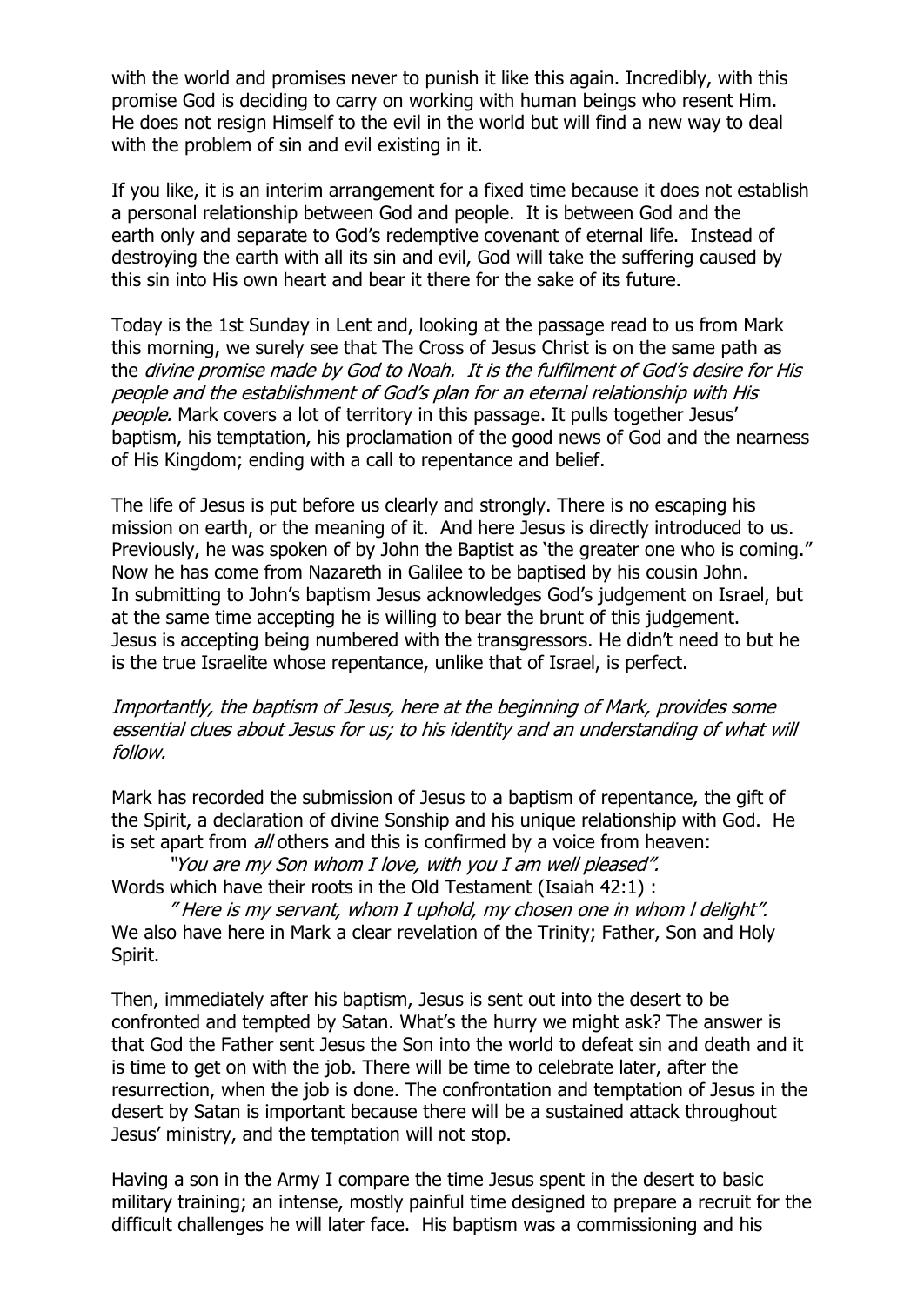temptation in the desert a strengthening and toughening experience to help sustain the ongoing onslaught from God's old adversary and opponent, Satan.

Lent is significant for Christians and usually linked to this time Jesus spends in the desert resisting temptation. 'Wilderness' is a word often used but I am going to stick with *desert*, the word used in the Greek and also because it reminds me of the 'Desert Fathers'. These were the holy men, later joined by women, who went out to live in the deserts of Palestine, Syria and Egypt in the  $3<sup>rd</sup>$  century. They were Christian hermits seeking a deeper relationship with God away from the distraction of busyness and noise of life in the towns and cities. Desert life was very hard. There were none of the comforts to be found in a town and it was also very much about surviving the harsh conditions. Their settlements grew and eventually became monastic orders. Their way of life and writings had a major influence on the development of Christianity and Christian traditions; especially the way the presence of God was practiced alongside all the tasks required of them to live in the desert as they did. The great thing is they found great joy in their hardship and passed on this joy in their spiritual writings.

The events of Holy Week are, of course, not new to us and this is an issue we have to get round, but the approach to this week can be very special for each of us. Beginning I urge, with what we do during Lent. While Lent is a time when we can dwell in the certainty of our faith, it is also a time when we can explore, in different ways, what our belief means to us.... a sort of a review. It can be very rewarding if we commit the time, either individually or as part of a Lent group. Even both!

Being a Christian doesn't mean our lives are characterised by a long and continuous series of high moments. Far from it! Mostly we experience a series of hills and valleys, floods and droughts. The baptism of Jesus is a grand moment but it is followed by him *immediately* being sent into the desert to be tested. Christians very often feel this is a model to be followed during Lent. They undergo a period of selfsacrifice to test their self-discipline to represent Jesus' temptation in the desert. Others decide, instead of giving up something they will give their time to other people, helping them. This year the Covid lockdown, and all the restrictions we are currently having to live with doesn't make either model easy. Maybe it's the time for something altogether new. For example, we could follow the Desert Fathers into the desert seeking a deeper relationship with God. We can go looking for the joy experienced by them, finding it in ourselves and in our everyday lives. In addition, we might have things to sort with God. Who doesn't? Lent is a good time to do this, and especially now when we have more time because our activities are limited. We have time, to put it another way, to get up-front-and-personal with God.

Jesus was vulnerable in the desert. It would have been very easy for him to give up. And so it is with us. We are full of human weaknesses and, because of this, vulnerable to anything opposing God or what He wants for us. Of course we can have an easier life by giving in to worldly demands. We can even enjoy them. Why shouldn't we?

Because we have a commitment to the God who put a rainbow into the clouds for Noah, and us, to show He remembers and cares for us. He made a promise to the world, and us.

A promise that became the New Covenant, instituted at the Last Supper as part of the Eucharist.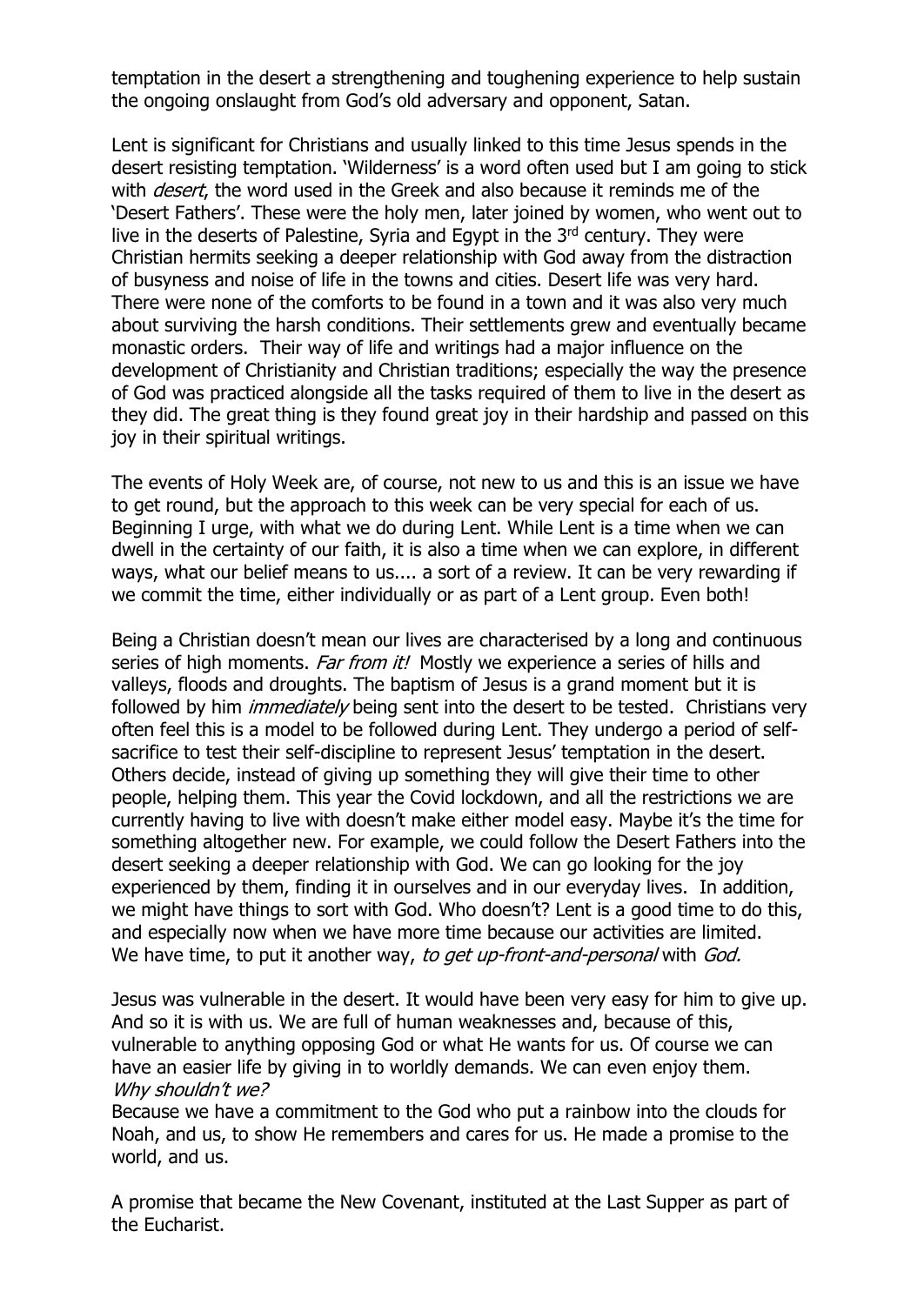"This cup is the new covenant in my blood which is poured out for you".

A New Covenant which comes into force with the death of Jesus Christ. His blood shed at the Crucifixion is the blood of the New Covenant and mediates it to all of us until the Second Coming when God's promise will be completely fulfilled.

Amen.

### **Suggested reading for Lent:**

The Way of the Heart (The Way of the Desert) by Henri Nouwen

The Easter Stories Keeping God Company

Imagining God <br>  $\}$  all 3 books by Trevor Dennis

The Practice of the Presence of God by Brother Lawrence

All available at online bookstores

## Prayers A Prayer for Bath

Lord, make me an instrument of your peace Where there is hatred, let me sow love Where there is injury, pardon Where there is doubt, faith Where there is despair, hope Where there is darkness, light And where there is sadness, joy

O Divine Master, grant that I may Not so much seek to be consoled as to console To be understood, as to understand To be loved, as to love For it is in giving that we receive And it's in pardoning that we are pardoned And it's in dying that we are raised to Eternal Life Amen

Let us pray.

Lord, have mercy upon us. Christ, have mercy upon us. Lord, have mercy upon us.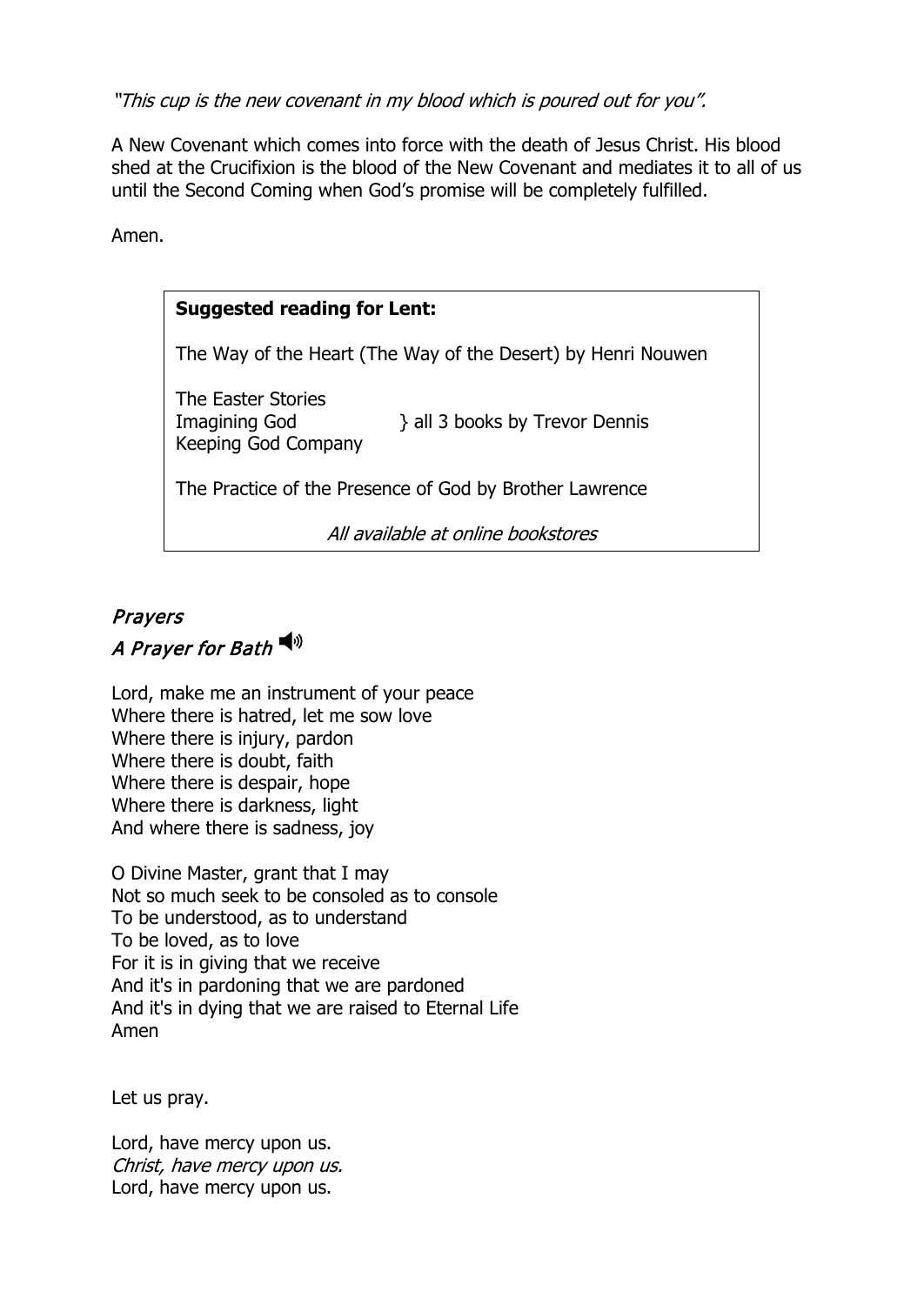The Lord's Prayer Our Father, which art in heaven, Hallowed be thy Name, Thy kingdom come, Thy will be done, in earth as it is in heaven. Give us this day our daily bread; And forgive us our trespasses, As we forgive them that trespass against us; And lead us not into temptation, But deliver us from evil. Amen.

#### The First Collect, for The First Sunday of Lent

O LORD, who for our sake didst fast forty days and forty nights: Give us grace to use such abstinence, that, our flesh being subdued to the Spirit, we may ever obey thy godly motions in righteousness and true holiness, to thy honour and glory, who livest and reignest with the Father and the Holy Ghost, one God, world without end. Amen.

#### The Second Collect, for Peace

O God, who art the author of peace and lover of concord, in knowledge of whom standeth our eternal life, whose service is perfect freedom: Defend us thy humble servants in all assaults of our enemies; that we, surely trusting in thy defence, may not fear the power of any adversaries; through the might of Jesus Christ our Lord. Amen.

#### The Third Collect, for Grace

O Lord, our heavenly Father, Almighty and everlasting God, who hast safely brought us to the beginning of this day: Defend us in the same with thy mighty power; and grant that this day we fall into no sin, neither run into any kind of danger; but that all our doings may be ordered by thy governance, to do always that is righteous in thy sight; through Jesus Christ our Lord. Amen.

#### A Prayer for the Queen's Majesty.

O Lord, our heavenly Father, high and mighty, King of kings, Lord of lords, the only Ruler of princes, who dost from thy throne behold all the dwellers upon earth: Most heartily we beseech thee with thy favour to behold our most gracious Sovereign Lady, Queen ELIZABETH; and so replenish her with the grace of thy Holy Spirit, that she may alway incline to thy will, and walk in thy way. Endue her plenteously with heavenly gifts; grant her in health and wealth long to live; strengthen her that she may vanquish and overcome all her enemies; and finally after this life she may attain everlasting joy and felicity; through Jesus Christ our Lord. Amen.

#### A Prayer for the Royal Family.

Almighty God, the fountain of all goodness, we humbly beseech thee to bless Philip Duke of Edinburgh, Charles Prince of Wales, and all the Royal Family: Endue them with thy Holy Spirit; enrich them with thy heavenly grace; prosper them with all happiness; and bring them to thine everlasting kingdom; through Jesus Christ our Lord. Amen.

#### A Prayer for the Clergy and People.

Almighty and everlasting God, who alone workest great marvels: Send down upon our Bishops, and Curates, and all Congregations committed to their charge, the healthful Spirit of thy grace; and that they may truly please thee, pour upon them